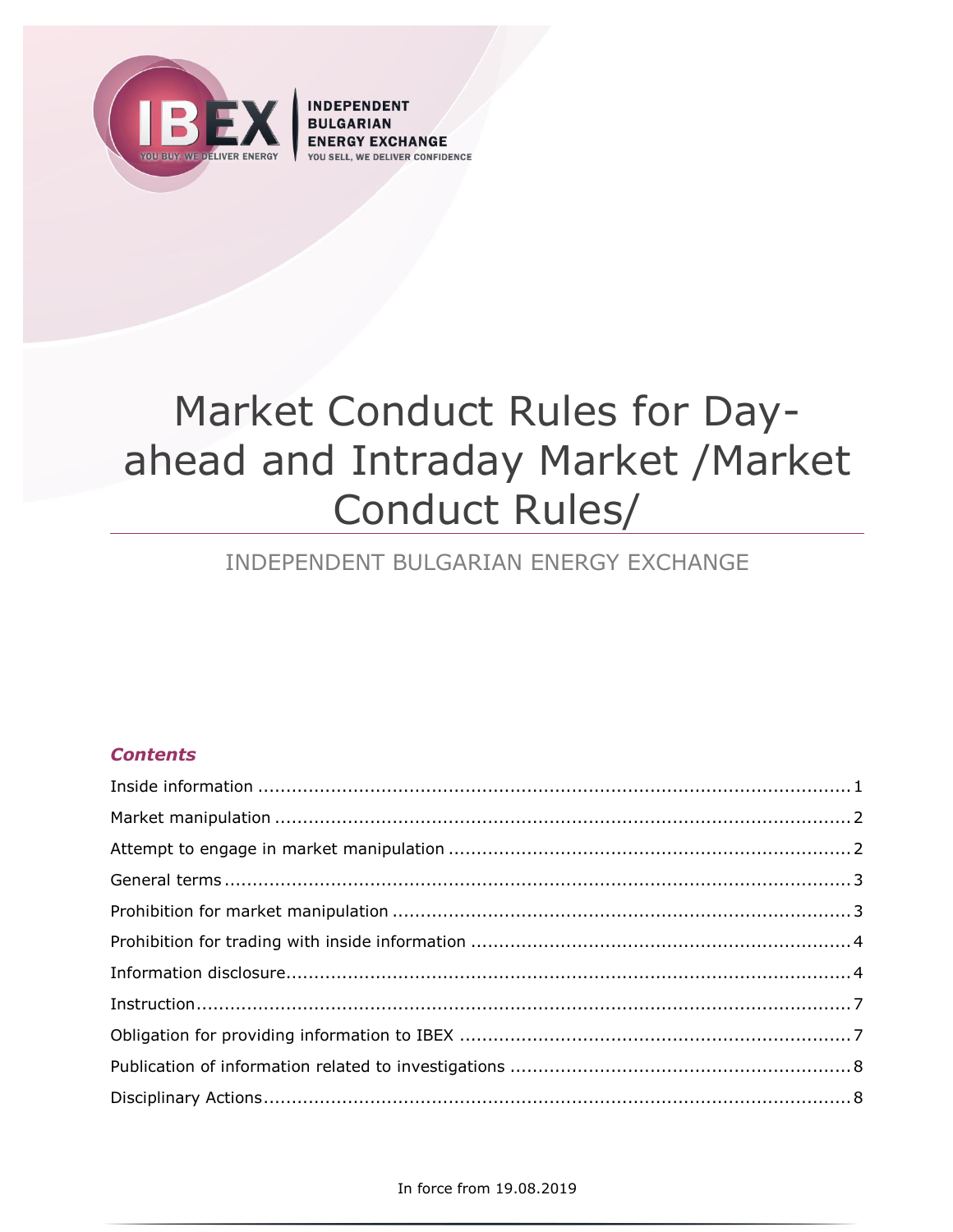## **Main provisions**

- 1. These rules are Appendix 4 of the IBEX Power Exchange Operational Rules and regulate the rights and the obligations of both the Operation and the market participants. The following Market Conduct Rules (MCR) are applicable to IBEX and its members, regarding the behaviour that should be observed in the participation, with respect to the administration and operation of the power exchange, the DAM and IDM segments. The MCR aim to strengthen the confidence in the electricity market, administered by IBEX.
- 2. The control over the compliance with these rules shall be performed by the Regulations and Market Surveillance (MS) department at IBEX.
- 3. MS shall have the power to represent IBEX at the regulatory authorities (Energy Water Regulation Commission) and registered market participants with respect to all issues governed by these rules.

#### **Terms and definitions**

4. For the purposes of the MCR, the definitions contained in these rules and those in European Regulation No 1227/2011 on wholesale energy market integrity and transparency ("REMIT") shall apply.

#### <span id="page-1-0"></span>*Inside information*

- 5. The term "Inside Information" means information of a precise nature, which has not been made public and which relates, directly or indirectly, to one or more Products traded and /or TP and which, if it were made public, would be likely to significantly affect the prices of those Products.
- 6. For the purposes of p. 5 of these Market Conduct Rules and with respect to the term Inside Information, the following definition should be used:
	- *6.1. "Information" means:*
		- *a) Information, which is required to be made public in accordance with these Market Conduct Rules, contracts or customs for the Physical Markets, in so far as this information is likely to have a significant effect on the prices of Products;*
		- *b) Information, which is required to be made public in accordance with Applicable*  Law, including rules and/or guidelines issued by any relevant Regulatory *Bodies, in so far as this information is likely to have a significant effect on the prices of Products; and*
		- *c) information relating to the capacity and use of facilities for production, storage, consumption or transmission of electricity , including planned or unplanned unavailability of these facilities*
		- *d) other information that a reasonable market participant would be likely to use as part of the basis of its decision to enter into a transaction relating to, or to issue an order to trade in, a wholesale energy product.*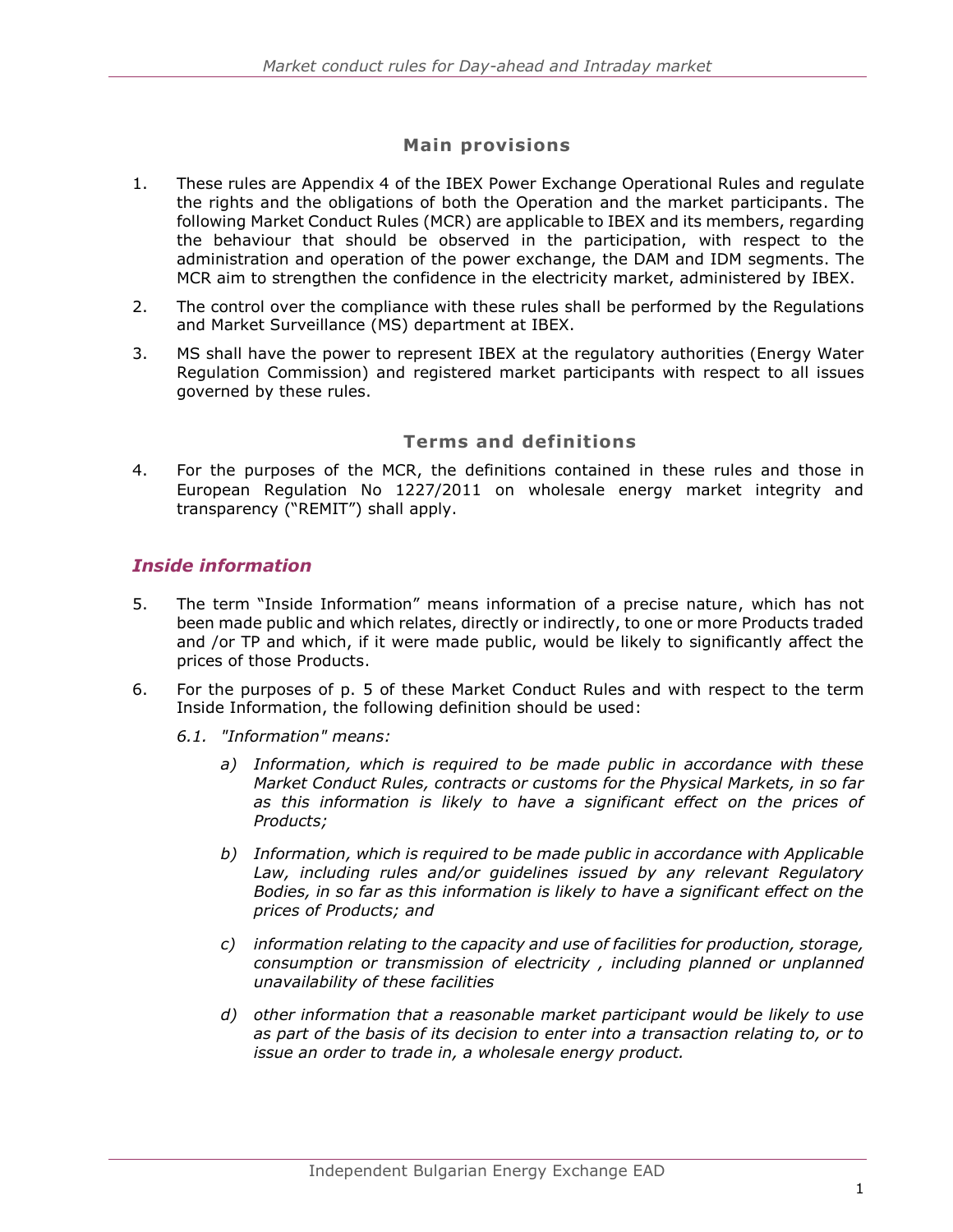- *6.2. The term "precise nature" means information that indicates a set of circumstances, which exists or may reasonably be expected to come into existence, or an event, which has occurred or may reasonably be expected to do so, and it is specific enough to enable a conclusion to be drawn as to the possible effect of that set of circumstances or event on the prices of Products.*
- 7. Information regarding the TP's own plans and strategies for trading shall not be considered as Inside Information.

## <span id="page-2-0"></span>*Market manipulation*

- 8. The term "Market Manipulation" means:
	- *8.1. Entering into any Transaction or issuing any Order in Products, which:*
		- *a) Gives, or is likely to give, false or misleading signals as to the supply of, demand for, or price of Products; or*
		- *b) Secures or attempts to secure, by a person, or persons acting in collaboration, the price of one or several Products at an artificial level, unless the person who entered into the Transaction or issued the Order establishes that his reasons for doing so are legitimate and that that Transaction or Order conforms to accepted market practices on the respective wholesale electricity markets; or*
		- *c) Employs or attempts to employ a fictitious device or any other form of deception or contrivance, which gives, or is likely to give, false or misleading signals regarding the supply of, demand for, or price of Products*
	- *8.2. Disseminating information through the media, including the internet, or by any other means, which gives, or is likely to give, false or misleading signals as to the supply of, demand for, or price of Products, including the dissemination of rumours and false or misleading news, where the disseminating person knew, or ought to have known, that the information was false or misleading.*

#### <span id="page-2-1"></span>*Attempt to engage in market manipulation*

- 9. The term "attempt to engage in market manipulation" means:
	- *9.1. Entering into any Transaction, issuing any Order or taking any other action relating to a Product with the intention of:*
		- *a) Giving false or misleading signals as to the supply of, demand for, or price of Products;*
		- *b) Securing the price of one or several Products at an artificial level, unless the person who entered into the Transaction or issued the Order establishes that his reasons for doing so are legitimate and that that Transaction or Order submitted by TP conforms to accepted market practices on the respective market for wholesale trading of electricity; or*
		- *c) Employing a fictitious device or any other form of deception or contrivance which gives, or is likely to give, false or misleading signals regarding the supply of, demand for, or price of Products.*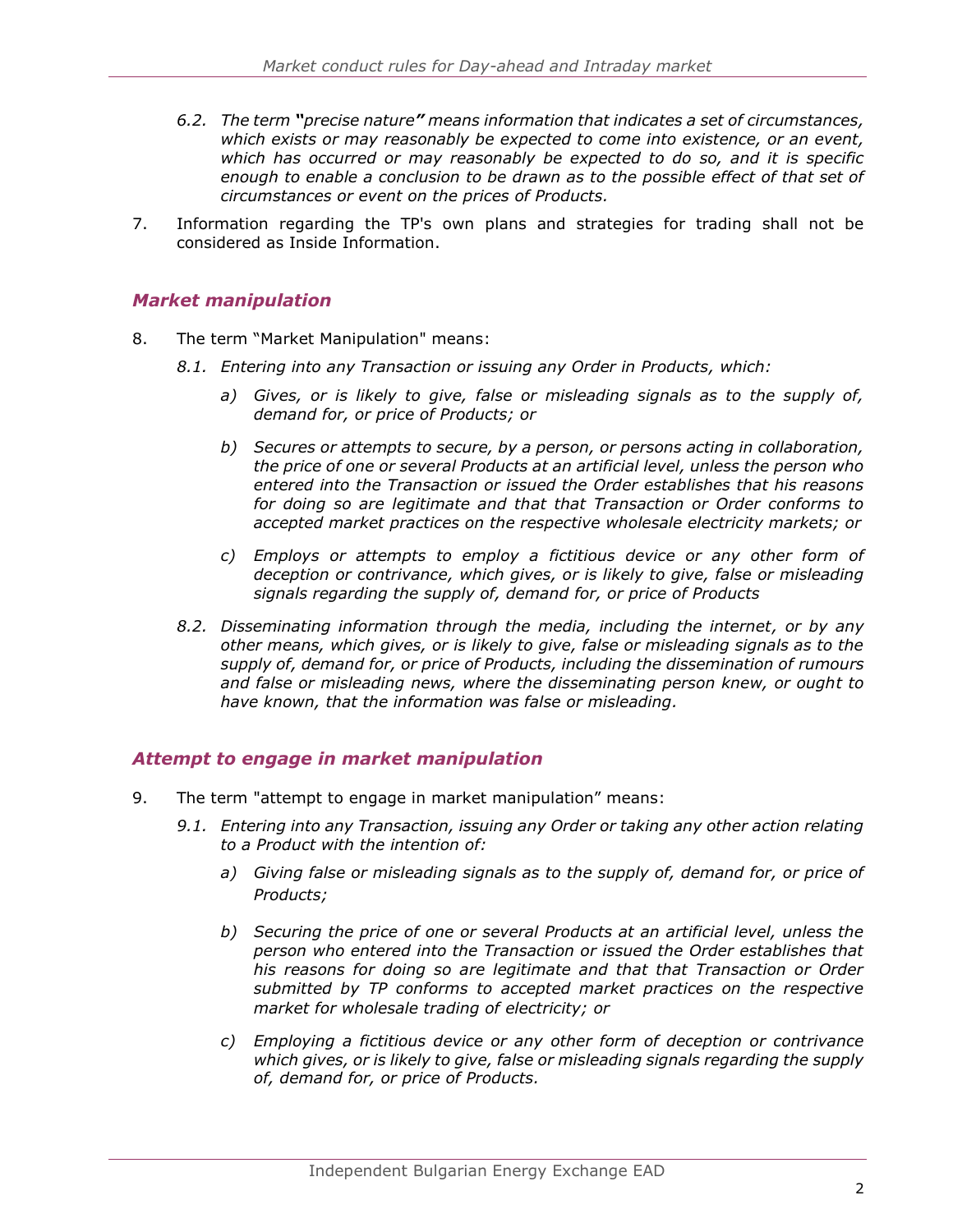*9.2. Disseminating information through the media, including the internet, or by any other means with the intention of giving false or misleading signals as to the supply of, demand for, or price of Products*

# **Conduct Rules**

#### <span id="page-3-0"></span>*General terms*

- 10. TP are obliged to comply behaviour of their employees with the Market Conduct Rules of IBEX when participating in trading on the power exchange Day Ahead and Intraday organized market segments.
- 11. Representatives of the TP are required to adhere to behaviour which meets the highest ethical standards and due to the relevant regulatory or legal obligations and the good business practice in order to maintain a high standard of power exchange electricity market operation.
- 12. Each TP is obliged to ensure that all the orders placed by it reflect a genuine interest in purchasing and / or selling electricity and that all transactions to which it is a counterparty are genuine.
- 13. TP are strictly forbidden to improperly influence the price or price structure in the power exchange market, or otherwise disturb other TPs' access to or participation in the market.

#### <span id="page-3-1"></span>*Prohibition for market manipulation*

- 14. Any engagement in or attempt to engage in Market Manipulation on a Physical Power Contract is prohibited for all TPs.
- 15. This prohibition includes, without limitation:
	- *15.1. Any kind of false or misleading behaviour in connection with the submission of false or misleading signals;*
	- *15.2. Any kind of collusions or the collusive cooperation of IBEX TP among each other or with third parties;*
	- *15.3. Any kind of Price positioning behaviour.*
- 16. Any kind of false or misleading behaviour in relation to entering into any Transaction or issuing any Order to trade, which gives, or is likely to give, false or misleading signals is prohibited. This prohibition includes, without limitation:
	- *16.1. register Orders without a due economic justification;*
	- *16.2. register Orders with no intention of executing them;*
	- *16.3. generate false or misleading signals as to the supply of, demand for, or price of Physical Power Contracts;*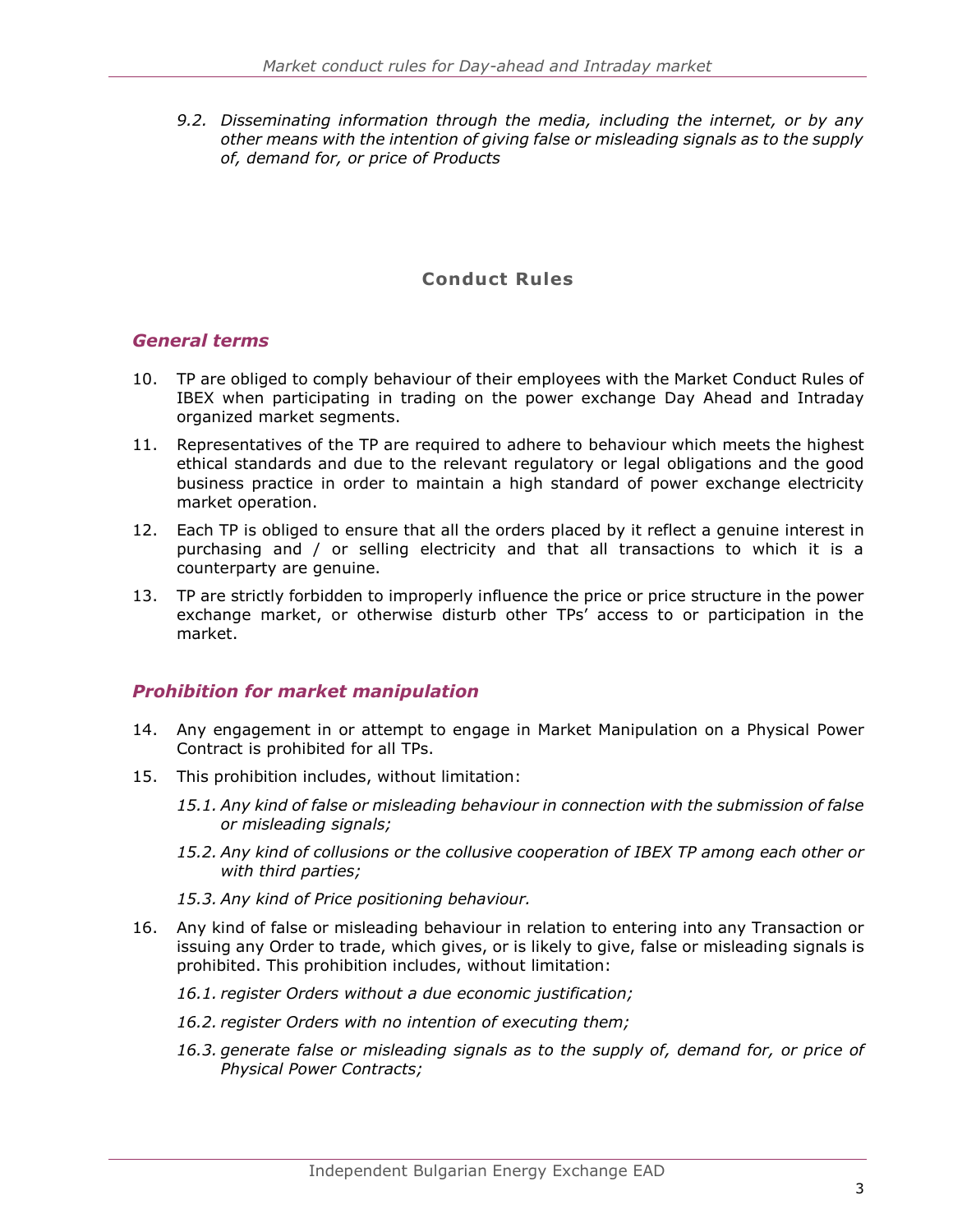- *16.4. employing a fictitious mean or any other form of deception or contrivance which gives, or is likely to give, false or misleading signals regarding the supply of, demand for, or price of Physical Power Contracts;*
- *16.5. disseminate false or misleading market information through media, including the internet, or by any other means;*
- 17. Any kind collusion of collusive cooperation or pre-arranged trading and secret negotiation is prohibited for all TPs.
- 18. TPs are strictly forbidden to secure the price of one or several physical power contracts at an artificial level, unless the person who entered into the Transaction or issued the Order to trade establishes that his/her reasons for doing so are legitimate and that such Transaction or Order to trade conforms to accepted market practices on IBEX.

#### <span id="page-4-0"></span>*Prohibition for trading with inside information*

- 19. TPs or their counterparties who possess inside information in relation to a Physical Power Contract shall be prohibited to:
	- *19.1. Use this information, when they acquire or dispose with or when they attempt to acquire or dispose at their own expense or at the expense of a third party, directly or indirectly, products to which this information relates;*
	- *19.2. Disclose this information to a third party, unless this is under normal procedures for carrying out their employment, profession or duties;*
	- *19.3. Offer or entice another person on the basis of inside information to acquire or dispose with products to which the information relates.*

#### **Transparency**

#### <span id="page-4-1"></span>*Information disclosure*

- 20. TPs are obliged to publicly disclose information, which they have available regarding trading activity or facilities, which the respective TP or its parent company or affiliated company owns or controls or regarding issues related to their operation for which the respective market participant or said company is responsible irrespective whether in whole or in part. Such disclosure shall include information related to the capacity and use of facilities for generation, consumption or transmission of electricity, including planned or unplanned inaccessibility of these facilities.
	- *20.1. The publication of the information under this provision on the website of IBEX is informative for the other TPs but does not constitute the fulfilment of TP's obligations under Article 4 (1) of REMIT in conjunction with Article 10 (1) of the Regulation for Implementation No 1348/2014 to disclose inside information on a service provider's website - a platform for disclosure of inside information.*
- 21. The requirements for information disclosure pursuant to art. 20 shall not apply to information for own plans and strategies for trading of a TP.
- 22. A market participant shall publicly disclose any inside information, that is of a precise nature which has not been made public, which relates, directly or indirectly, to one or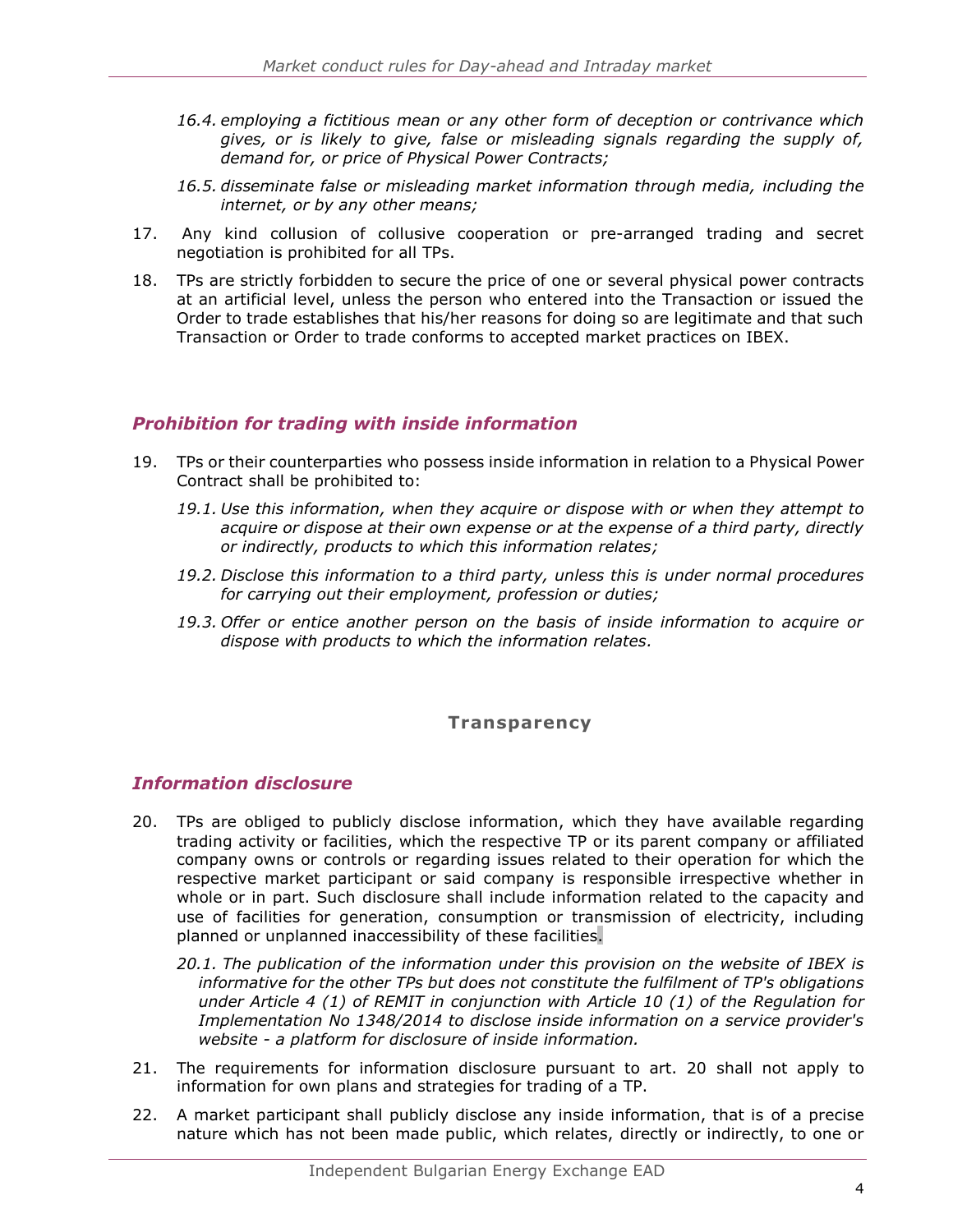more wholesale energy products and which, if it were made public, would be likely to significantly affect the prices of those wholesale energy products.

- 23. Where information is subject to a public disclosure, the public disclosure shall include information on:
	- 23.1. Message ID;
	- *23.2. Event status;*
	- *23.3. Type of Unavailability;*
	- *23.4. Type of Event;*
	- *23.5. Publication date/time;*
	- *23.6. Event Start;*
	- *23.7. Event Stop;*
	- *23.8. Unit of Measurement;*
	- *23.9. Unavailable Capacity;*
	- *23.10. Available Capacity;*
	- *23.11. Installed Capacity;*
	- *23.12. Reason for the Unavailability;*
	- *23.13. Remarks;*
	- *23.14. Fuel Type;*
	- *23.15. Bidding Zone;*
	- *23.16. Affected Asset or Unit;*
	- *23.17. Affected Asset or Unit EIC Code;*
	- *23.18. Market Participant;*
	- *23.19. Market Participant ACER Code.*
- 24. The TPs are obliged to disclose the information as soon as possible, and no later than 60 minutes after occurrence of the event. Such information shall be publicly disclosed as a message on the website of the respective TP as well as on the web site of the Market Operator according to the "Instruction for publishing inside information on the website of IBEX".
	- 24.1. In order for the information to be published immediately, the TP by himself registers the message on the Operator's website, after which the information becomes publicly available. For this purpose, the TP has previously received from the Operator an account with a username and password for access and connection to the Operator's Website
	- 24.2. The TP is responsible for the completeness, accuracy and timely provision of information subject to public disclosure.
- 25. A TP may, under its own responsibility, exceptionally to delay the public disclosure so as not to prejudice its legitimate interests provided that such omission is not likely to mislead the public and provided that the TP is able to ensure the confidentiality of that information and does not make decisions relating to trading in Products based upon that information. In such a situation the TP shall without delay provide that information, together with a justification for the delay of the public disclosure, to Market Surveillance.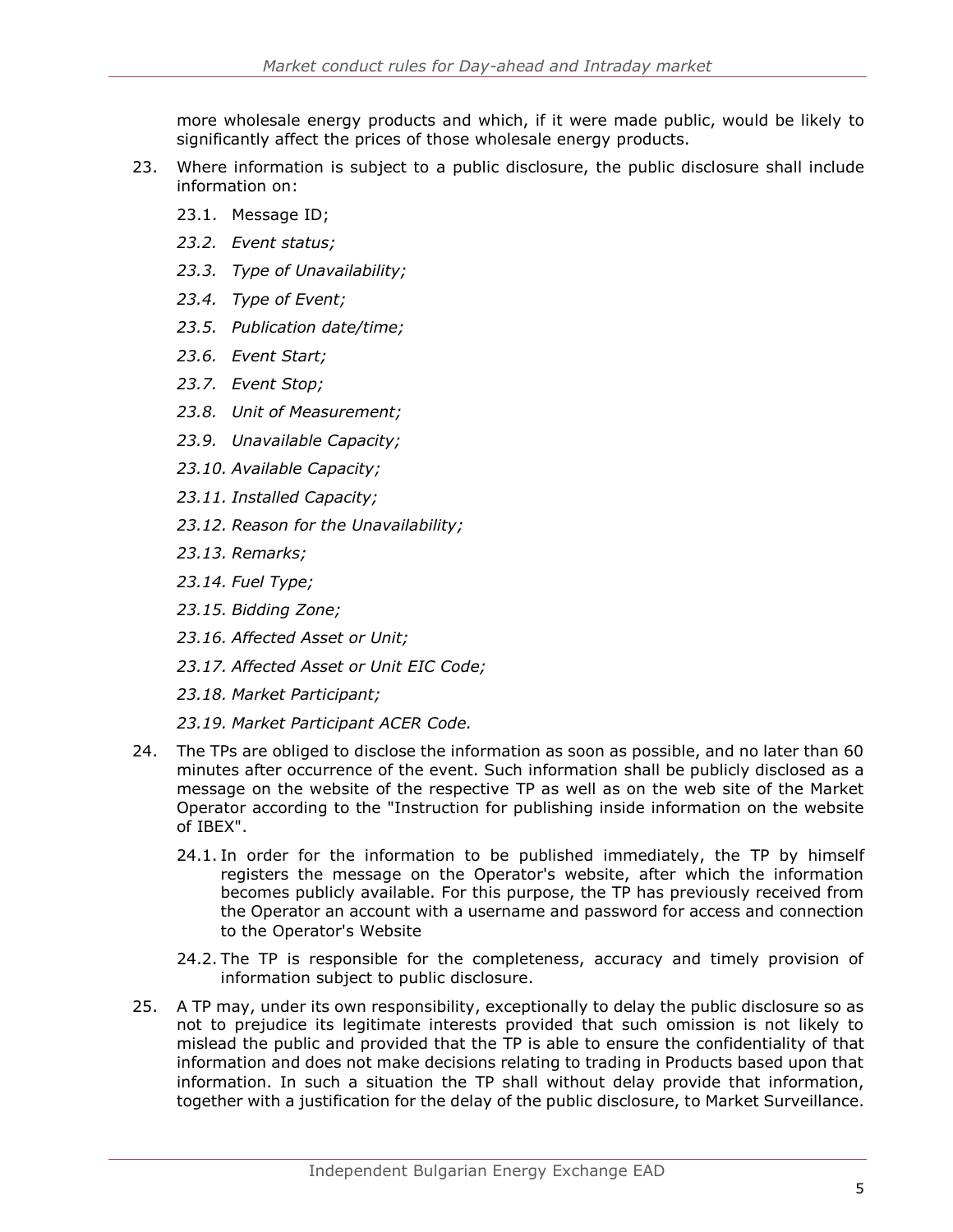26. In the case of any message relating to an outage, limitation, expansion or dismantling of capacity, where the power exchange operator determines that such a message does not adequately describe the relevant information or there have been numerous messages relating to substantially the same event, MS may require the TP to submit an additional message. IBEX may set a deadline for publishing the message, which shall also be published by IBEX.

# **Instructions, Information and Disciplinary actions**

#### <span id="page-6-0"></span>*Instruction*

- 27. TPs authorized to trade on IBEX shall comply with the instructions and rules of the Relevant Authorities, in accordance with the provisions of the European and national legal and regulatory framework and as defined in these rules and the Power Exchange Operational Rules.
- 28. TPs authorized to trade on IBEX may be temporarily suspended or expelled from trading on IBEX in its entirety or for certain Markets Segments if they breach existing provisions or fail to comply with the instructions of IBEX in accordance with the Power Exchange Operational Rules.

# <span id="page-6-1"></span>*Obligation for providing information to IBEX*

- 29. IBEX is entitled to request information from any TP and to carry out investigations in so far as required for the performance of its tasks according to Power Exchange Operational Rules.
- 30. TP shall be obliged to provide all the available information following a written request within the deadlines specified by IBEX.
- 31. IBEX is entitled to request, at any time, information from any TP, including documents, if there is suspicion that the provisions and / or instructions applicable to trading on IBEX DAM and IDM segments have been violated.
- 32. Every TP shall agree that:
	- *32.1. IBEX shall periodically provide information on trading on the power exchange and other relevant information to the respective regulatory body.*
	- *32.2. IBEX shall provide information, whether or not such information is acquired in the context of an investigation or not, to the relevant Regulatory Body.*
	- *32.3. IBEX may provide information to the market surveillance teams of other power exchange operators or the TSO, provided that there is a written agreement put in place between IBEX and such relevant party for targeted and confidential treatment of such information;*
	- *32.4. All communication with IBEX and Market Surveillance may be recorded, stored and used in connection with the monitoring of compliance with these Market Conduct Rules and Applicable Law and each TP shall procure all necessary consents from all its relevant officers, employees and agents prior to such individuals communicating with IBEX on behalf of such TP.*
- 33. Communication between the power exchange operator and TP may include personal data relating to individuals representing the respective TP to certify the representation.